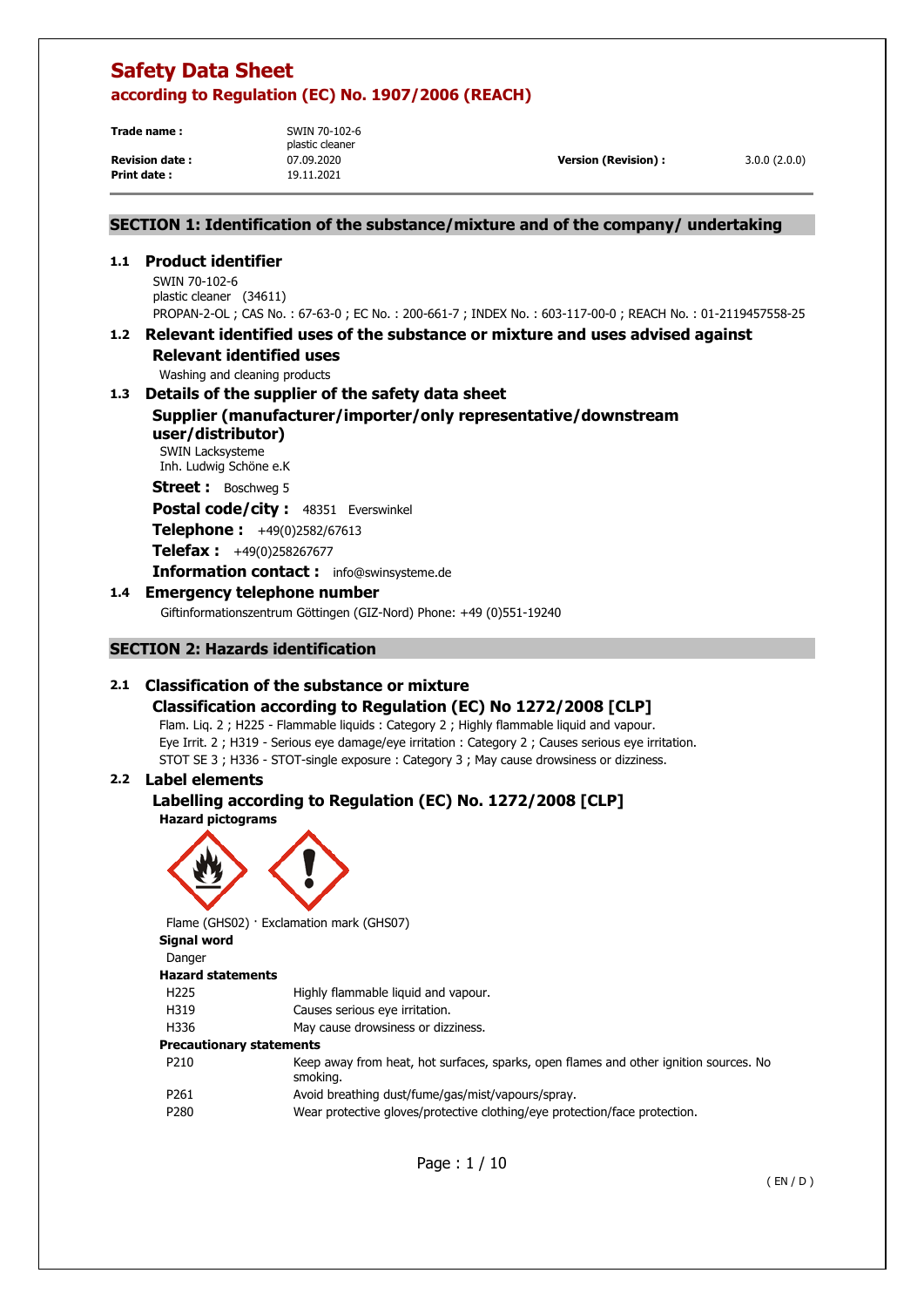| Trade name:           | SWIN 70-102-6<br>plastic cleaner |                      |              |
|-----------------------|----------------------------------|----------------------|--------------|
| <b>Revision date:</b> | 07.09.2020                       | Version (Revision) : | 3.0.0(2.0.0) |
| Print date:           | 19.11.2021                       |                      |              |

| P370+P378 | In case of fire: Use foam to extinguish.                         |
|-----------|------------------------------------------------------------------|
| P403+P233 | Store in a well-ventilated place. Keep container tightly closed. |
| P501      | Dispose of contents/container to disposal.                       |

#### **2.3 Other hazards**

This substance does not meet the PBT/vPvB criteria of REACH, Annex XIII.

## **SECTION 3: Composition/information on ingredients**

#### **3.1 Substances**

**Substance name :** PROPAN-2-OL

**INDEX No. :** 603-117-00-0

**EC No. :** 200-661-7

**REACH No. :** 01-2119457558-25

**CAS No. :** 67-63-0

**Purity :** 100 % [mass]

#### **SECTION 4: First aid measures**

## **4.1 Description of first aid measures**

#### **General information**

In case of accident or unwellness, seek medical advice immediately (show directions for use or safety data sheet if possible). Remove affected person from the danger area and lay down. If unconscious place in recovery position and seek medical advice. Remove contaminated, saturated clothing immediately.

#### **Following inhalation**

#### Inhalation of vapours or spray/mists

Consult a doctor immediately in the case of inhaling spray mist and show him packing or label. Provide fresh air.

## **In case of skin contact**

After contact with skin, wash immediately with plenty of water and soap.

#### **After eye contact**

In case of contact with eyes flush immediately with plenty of flowing water for 10 to 15 minutes holding eyelids apart and consult an ophthalmologist.

#### **After ingestion**

Do NOT induce vomiting. Call a physician immediately.

## **4.2 Most important symptoms and effects, both acute and delayed**

Dizziness Headache Nausea Impairment of vision Vomiting

## **4.3 Indication of any immediate medical attention and special treatment needed**  None

## **SECTION 5: Firefighting measures**

## **5.1 Extinguishing media**

## **Suitable extinguishing media**

alcohol resistant foam Extinguishing powder Carbon dioxide (CO2) **Unsuitable extinguishing media** 

Full water jet

## **5.2 Special hazards arising from the substance or mixture**

In case of fire may be liberated: Pyrolysis products, toxic Carbon monoxide Carbon dioxide (CO2)

## **5.3 Advice for firefighters**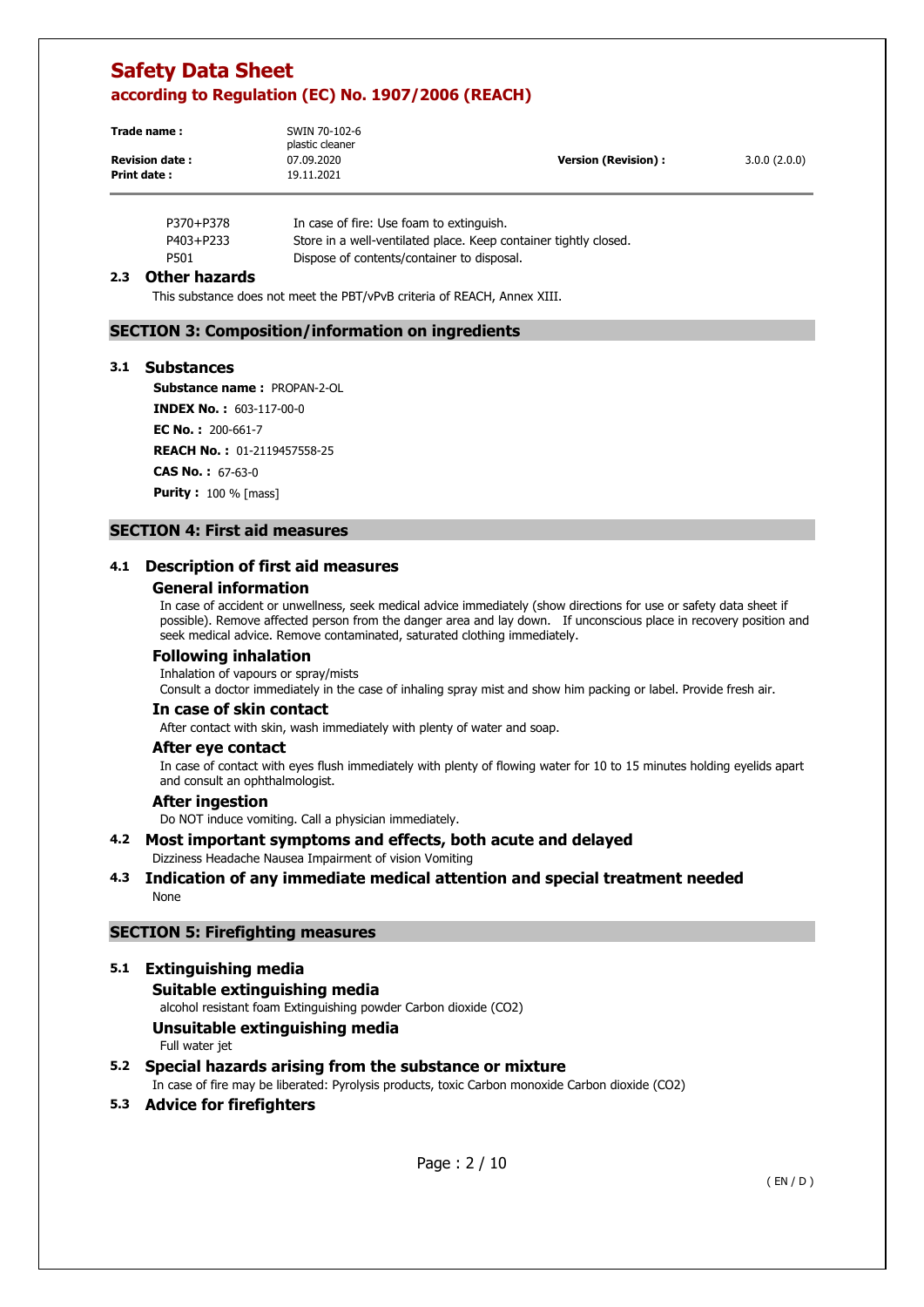| Trade name:           | SWIN 70-102-6<br>plastic cleaner |                            |              |
|-----------------------|----------------------------------|----------------------------|--------------|
| <b>Revision date:</b> | 07.09.2020                       | <b>Version (Revision):</b> | 3.0.0(2.0.0) |
| <b>Print date:</b>    | 19.11.2021                       |                            |              |

Do not inhale explosion and combustion gases. Special protective equipment for firefighters Wear a self-contained breathing apparatus and chemical protective clothing.

#### **5.4 Additional information**

Collect contaminated fire extinguishing water separately. Do not allow entering drains or surface water. Move undamaged containers from immediate hazard area if it can be done safely. Use water spray jet to protect personnel and to cool endangered containers.

#### **SECTION 6: Accidental release measures**

## **6.1 Personal precautions, protective equipment and emergency procedures**

See protective measures under point 7 and 8.

#### **For non-emergency personnel**

Use personal protection equipment. Remove all sources of ignition. Wear breathing apparatus if exposed to vapours/dusts/aerosols.

#### **For emergency responders**

Use appropriate respiratory protection. Remove persons to safety. Prevent spread over a wide area (e.g. by containment or oil barriers).

#### **6.2 Environmental precautions**

Do not allow to enter into soil/subsoil. Do not allow to enter into surface water or drains. Retain contaminated washing water and dispose it.

#### **6.3 Methods and material for containment and cleaning up**

Absorb with liquid-binding material (e.g. sand, diatomaceous earth, acid- or universal binding agents). Collect in closed and suitable containers for disposal. Clear contaminated areas thoroughly.

#### **6.4 Reference to other sections**

Safe handling: see section 7 Disposal: see section 13 Personal protection equipment: see section 8

#### **SECTION 7: Handling and storage**



#### **7.1 Precautions for safe handling**

Use explosion-proof machinery, apparatus, ventilation facilities, tools etc. If handled uncovered, arrangements with local exhaust ventilation have to be used. If local exhaust ventilation is not possible or not sufficient, the entire working area must be ventilated by technical means. Only use the material in places where open light, fire and other flammable sources can be kept away. Wear personal protection equipment (refer to section 8). Avoid: generation/formation of aerosols

It is recommended to design all work processes always so that the following is excluded: Inhalation Skin contact Eye contact

#### **Protective measures**

All work processes must always be designed so that the following is excluded: Inhalation of vapours or spray/mists Skin contact Eye contact Take precautionary measures against static discharges.

#### **Measures to prevent fire**

Keep away from sources of ignition - No smoking. Usual measures for fire prevention. Vapours are heavier than air, spread along floors and form explosive mixtures with air. Keep away from sources of heat (e.g. hot surfaces), sparks and open flames. Provide earthing of containers, equipment, pumps and ventilation facilities. Use only antistatically equipped (spark-free) tools. Wear anti-static footwear and clothing Take precautionary measures against static discharges.

#### **Measures to prevent aerosol and dust generation**

Page : 3 / 10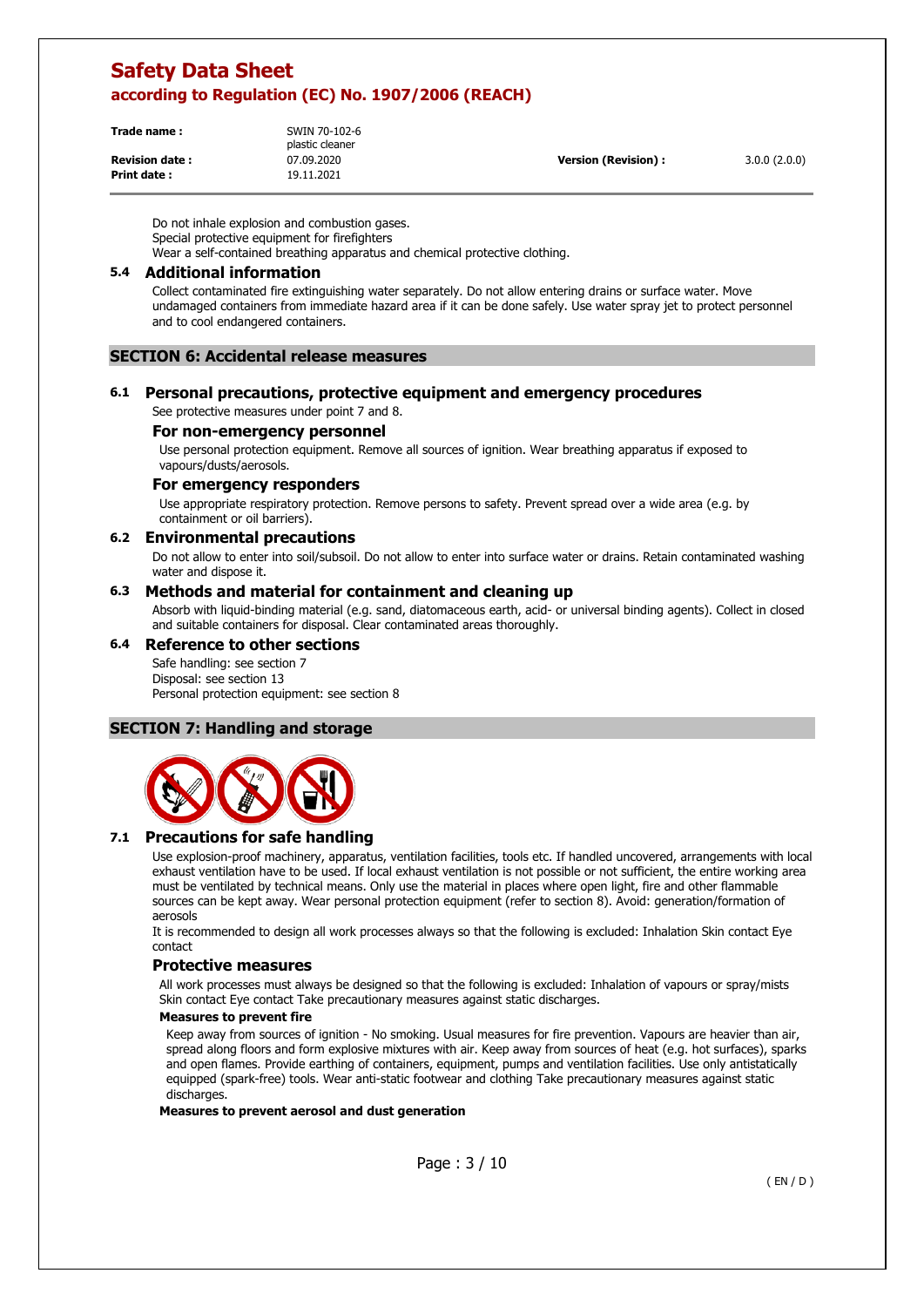| Trade name:           | SWIN 70-102-6<br>plastic cleaner |                            |              |
|-----------------------|----------------------------------|----------------------------|--------------|
| <b>Revision date:</b> | 07.09.2020                       | <b>Version (Revision):</b> | 3.0.0(2.0.0) |
| <b>Print date:</b>    | 19.11.2021                       |                            |              |

Vapours/aerosols must be exhausted directly at the point of origin. Use only in well-ventilated areas.

#### **Environmental precautions**

Shafts and sewers must be protected from entry of the product.

## **7.2 Conditions for safe storage, including any incompatibilities**

## **Hints on joint storage**

**Storage class (TRGS 510) :** 3

#### **Further information on storage conditions**

Keep container tightly closed. Keep/Store only in original container.

#### **7.3 Specific end use(s)**

Observe technical data sheet.

## **SECTION 8: Exposure controls/personal protection**

## **8.1 Control parameters**

| <b>Occupational exposure limit values</b>             |                                                             |
|-------------------------------------------------------|-------------------------------------------------------------|
| PROPAN-2-OL; CAS No.: 67-63-0                         |                                                             |
| Limit value type (country of origin) : TRGS $900$ (D) |                                                             |
| Limit value:                                          | 200 ppm $/$ 500 mg/m <sup>3</sup>                           |
| Peak limitation:                                      | 2(II)                                                       |
| Remark:                                               | Y                                                           |
| Version:                                              | 29.03.2019                                                  |
| <b>Biological limit values</b>                        |                                                             |
| PROPAN-2-OL; CAS No.: 67-63-0                         |                                                             |
| Limit value type (country of origin) : TRGS $903$ (D) |                                                             |
| Parameter:                                            | Acetone / Whole blood (B) / End of exposure or end of shift |
| Limit value:                                          | $25 \text{ mg/l}$                                           |
| Version:                                              | 29.03.2019                                                  |
| Limit value type (country of origin) : TRGS $903$ (D) |                                                             |
| Parameter:                                            | Acetone / Urine (U) / End of exposure or end of shift       |
| Limit value:                                          | $25 \text{ mg/l}$                                           |
| Version:                                              | 29.03.2019                                                  |
| <b>DNEL-/PNEC-values</b>                              |                                                             |

# **DNEL/DMEL**

| Limit value type : | DNEL worker (systemic)        |
|--------------------|-------------------------------|
| Exposure route:    | Dermal                        |
| Limit value:       | 888 mg/kg bw/day              |
| Limit value type:  | DNEL worker (systemic)        |
| Exposure route:    | Inhalation                    |
| Limit value:       | 500 mg/m <sup>3</sup>         |
| PNEC               |                               |
| Limit value type : | PNEC (Aquatic, freshwater)    |
| Limit value:       | 140,9 mg/l                    |
| Limit value type : | PNEC (Aquatic, marine water)  |
| Limit value:       | 140,9 mg/l                    |
| Limit value type:  | PNEC (Sediment, freshwater)   |
| Limit value:       | 552 mg/kg                     |
| Limit value type : | PNEC (Sediment, marine water) |
| Limit value:       | 552 mg/kg                     |
| Limit value type:  | PNEC (Soil)                   |
| Limit value :      | 28 mg/kg                      |
| Limit value type:  | PNEC (Sewage treatment plant) |
| Limit value:       | 2251 mg/l                     |

Page : 4 / 10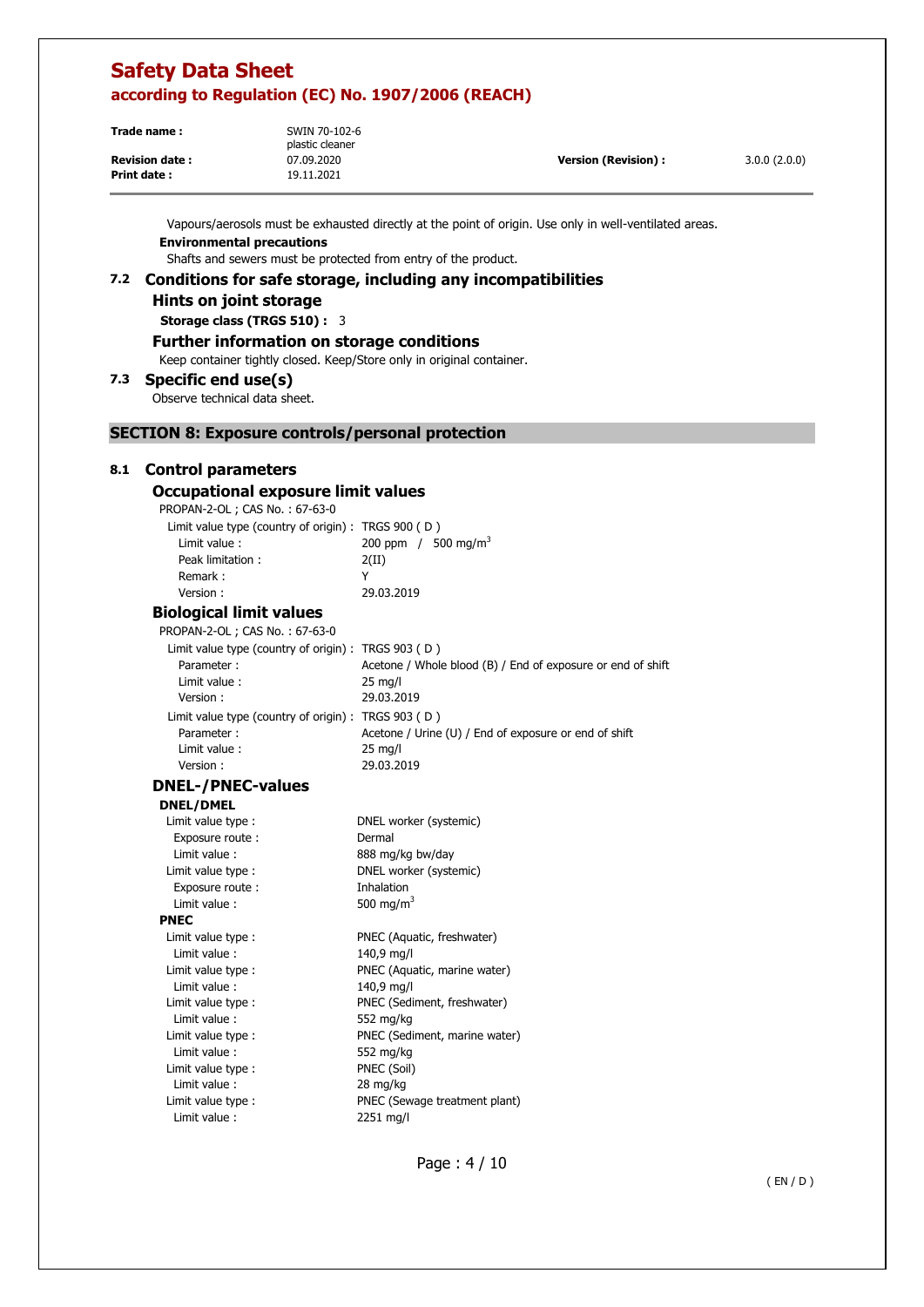**Trade name :** SWIN 70-102-6

**Print date :** 19.11.2021

plastic cleaner

**Revision date :** 07.09.2020 **Version (Revision) :** 3.0.0 (2.0.0)

#### **8.2 Exposure controls**



## **Personal protection equipment**

## **Eye/face protection**

Eye glasses with side protection

## **Skin protection**

## **Hand protection**

**Suitable material** : Butyl caoutchouc (butyl rubber) Thickness of the glove material : 0.7 mm Breakthrough time (maximum wearing time) : 480 min Recommended glove articles EN ISO 374

**Remark** : Check leak tightness/impermeability prior to use. In the case of wanting to use the gloves again, clean them before taking off and air them well. The quality of the protective gloves resistant to chemicals must be chosen as a function of the specific working place concentration and quantity of hazardous substances. For special purposes, it is recommended to check the resistance to chemicals of the protective gloves mentioned above together with the supplier of these gloves.

#### **Body protection**

#### Overall

**Suitable protective clothing** : For the protection against direct skin contact, body protective clothing is essential (in addition to the usual working clothes). Chemical resistant safety shoes Only wear fitting, comfortable and clean protective clothing.

**Required properties** : antistatic. flame-resistant heat-resistant

#### **Respiratory protection**

Appropriate engineering controls

If technical exhaust or ventilation measures are not possible or insufficient, respiratory protection must be worn. Respiratory protection necessary at: exceeding exposure limit values aerosol or mist formation. spray application **Suitable respiratory protection apparatus** 

Filtering device (full mask or mouthpiece) with filter:

Filter type: A2P2

#### **General information**

Wash hands before breaks and after work. Apply skin care products after work.

#### **SECTION 9: Physical and chemical properties**

## **9.1 Information on basic physical and chemical properties**

**Physical state :** Liquid

**Odour :** characteristic

#### **Appearance**

**Colour :** colourless

#### **Safety characteristics**

| Melting point/freezing point:               |             | approx. | -89               | °C |                  |
|---------------------------------------------|-------------|---------|-------------------|----|------------------|
| Initial boiling point and boiling<br>range: | $1013$ hPa) | approx. | 82                | °C |                  |
| Decomposition temperature :                 |             |         | No data available |    |                  |
| Flash point :                               |             | approx. | 12                | °C | DIN 51755 part 1 |
| Auto-ignition temperature :                 |             | approx. | $399 - 455$       | °C | DIN 51794        |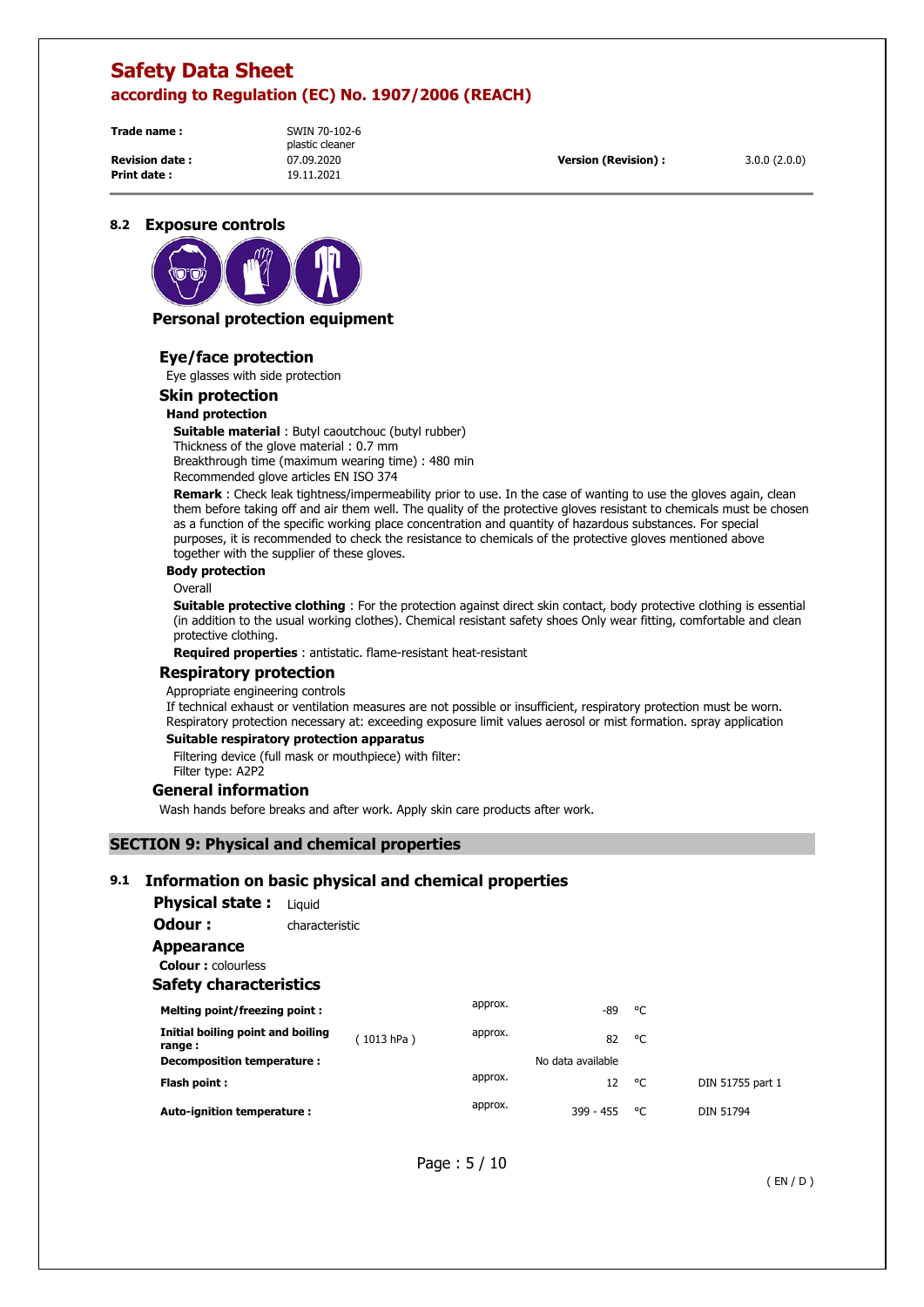| Trade name:<br><b>Revision date:</b><br><b>Print date:</b>                                                       | SWIN 70-102-6<br>plastic cleaner<br>07.09.2020<br>19.11.2021 |                                                                                   | <b>Version (Revision):</b>                                   |                     | 3.0.0(2.0.0)             |
|------------------------------------------------------------------------------------------------------------------|--------------------------------------------------------------|-----------------------------------------------------------------------------------|--------------------------------------------------------------|---------------------|--------------------------|
| Lower explosion limit :<br><b>Upper explosion limit:</b>                                                         |                                                              |                                                                                   | 2<br>12                                                      | $Vol-%$<br>$Vol-96$ |                          |
| Vapour pressure :                                                                                                | (20 °C)                                                      | approx.                                                                           | 48                                                           | hPa                 |                          |
| Density:                                                                                                         | (20 °C)                                                      | approx.                                                                           | 0,79                                                         | q/cm <sup>3</sup>   | <b>DIN 51757</b>         |
| <b>Water solubility:</b><br>pH-value:<br><b>Partition coefficient n-</b>                                         | (20 °C )<br>(20 °C)                                          |                                                                                   | miscible<br>not applicable                                   |                     |                          |
| octanol/water:<br><b>Viscosity:</b>                                                                              | (20 °C)                                                      |                                                                                   | No data available<br>2.43                                    | $mPa*$ s            |                          |
| <b>Odour threshold:</b><br><b>Relative vapour density:</b><br><b>Vapourisation rate:</b>                         | (20 °C)                                                      |                                                                                   | No data available<br>No data available<br>No data available  |                     |                          |
| <b>Maximum VOC content (EC):</b><br><b>VOC-value:</b>                                                            |                                                              |                                                                                   | 100<br>785                                                   | Wt $%$<br>g/l       | 1999/13/EC<br>2004/42/EC |
| <b>Flammable solids:</b><br><b>Flammable gases:</b><br><b>Oxidising liquids:</b><br><b>Explosive properties:</b> |                                                              | Not applicable.<br>GHS/CLP criteria are not met.<br>GHS/CLP criteria are not met. | Not fulfilling criteria for hazard class "Flammable Solids". |                     |                          |

#### **9.2 Other information**

None

## **SECTION 10: Stability and reactivity**

#### **10.1 Reactivity**

Information is given in subsection 10.3.

## **10.2 Chemical stability**

The product is stable under storage at normal ambient temperatures.

#### **10.3 Possibility of hazardous reactions**

In use, may form flammable/explosive vapour-air mixture.

#### **10.4 Conditions to avoid**

Keep away from heat, hot surfaces, sparks, open flames and other ignition sources. No smoking.

## **10.5 Incompatible materials**

Exothermic reaction with:

Acid , Oxidising agent, strong.

## **10.6 Hazardous decomposition products**

Does not decompose when used for intended uses.

## **SECTION 11: Toxicological information**

## **11.1 Information on toxicological effects**

## **Acute toxicity**

Based on available data, the classification criteria are not met.

#### **Acute oral toxicity**

| Parameter:                   | LD50                |
|------------------------------|---------------------|
| Exposure route:              | Oral                |
| Species :                    | Rat                 |
| Effective dose:              | 5840 mg/kg          |
| Method:                      | OECD <sub>401</sub> |
| <b>Acute dermal toxicity</b> |                     |
| Parameter:                   | LD50                |
| Exposure route:              | Dermal              |

Page : 6 / 10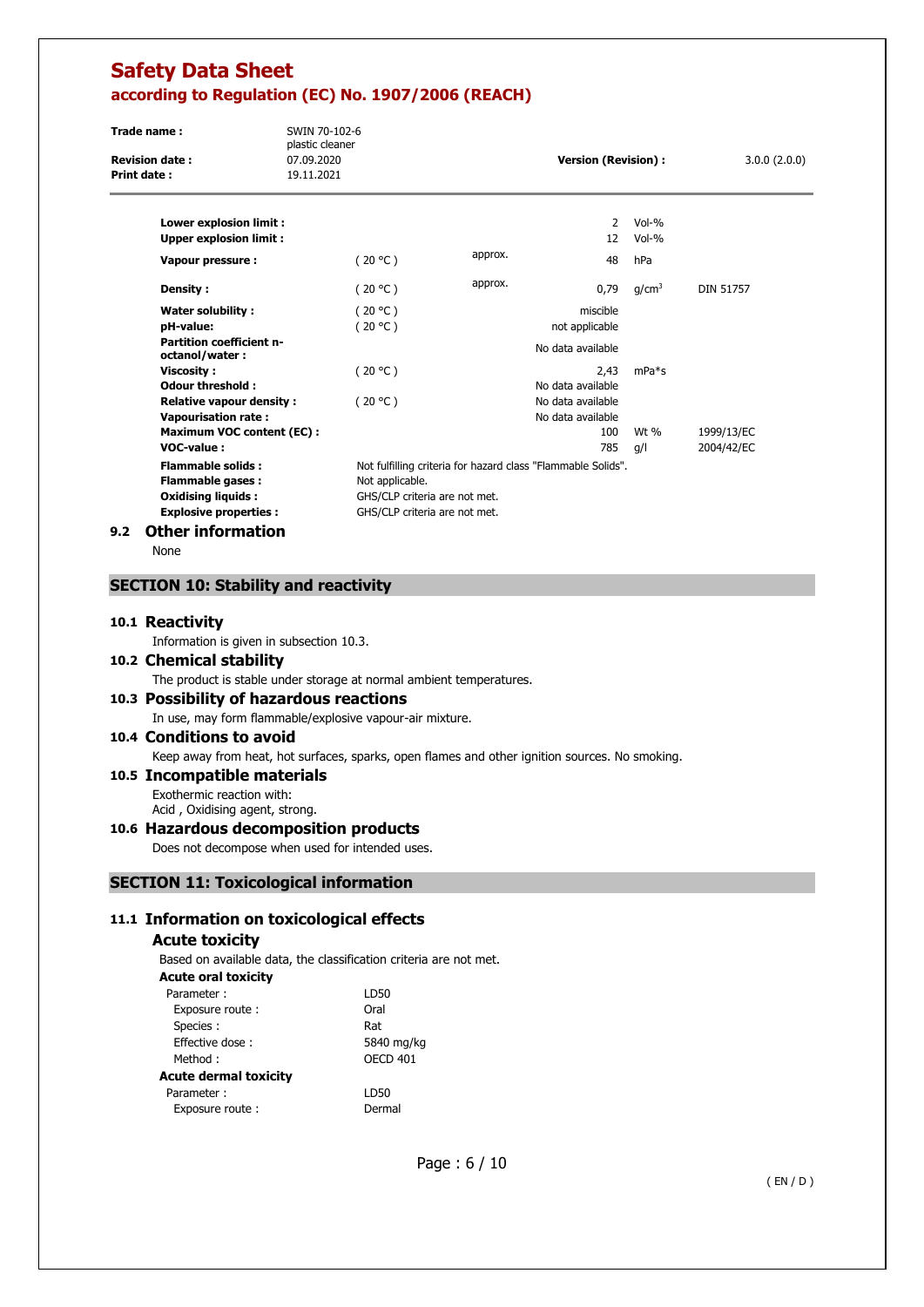**Trade name :** SWIN 70-102-6 plastic cleaner **Revision date :** 07.09.2020 **Version (Revision) :** 3.0.0 (2.0.0) **Print date :** 19.11.2021

| Species:                               | Rabbit                                                            |
|----------------------------------------|-------------------------------------------------------------------|
| Effective dose:                        | $>13400$ mg/kg                                                    |
| Method:                                | <b>OECD 402</b>                                                   |
| <b>Acute inhalation toxicity</b>       |                                                                   |
| Parameter:                             | LC50                                                              |
| Exposure route:                        | Inhalation (vapour)                                               |
| Species:                               | Rat                                                               |
| Effective dose:                        | $> 20$ mg/l                                                       |
| Exposure time:                         | 6 h                                                               |
| Method:                                | <b>OECD 403</b>                                                   |
| Corrosive/irritant effect on skin/eyes |                                                                   |
| <b>Skin corrosion/irritation</b>       |                                                                   |
|                                        | Based on available data, the classification criteria are not met. |
| Serious eye damage/eye irritation      |                                                                   |
| Causes serious eye irritation.         |                                                                   |
| Respiratory or skin sensitisation      |                                                                   |
|                                        | Based on available data, the classification criteria are not met. |

## **CMR effects (carcinogenicity, mutagenicity and toxicity for reproduction)**

#### **Carcinogenicity**

Based on available data, the classification criteria are not met.

#### **Germ cell mutagenicity**

Based on available data, the classification criteria are not met.

# **Reproductive toxicity**

Based on available data, the classification criteria are not met.

## **STOT-single exposure**

May cause drowsiness or dizziness.

## **STOT-repeated exposure**

Based on available data, the classification criteria are not met.

## **Aspiration hazard**

Based on available data, the classification criteria are not met.

## **SECTION 12: Ecological information**

#### **12.1 Toxicity**

## **Aquatic toxicity**

Based on available data, the classification criteria are not met.

| Acute (short-term) fish toxicity                               |                                          |  |
|----------------------------------------------------------------|------------------------------------------|--|
| Parameter:                                                     | LC50                                     |  |
| Species :                                                      | Pimephales promelas (fathead minnow)     |  |
| Evaluation parameter :                                         | Acute (short-term) fish toxicity         |  |
| Effective dose:                                                | 9640 mg/l                                |  |
| Exposure time :                                                | 96 h                                     |  |
| Method:                                                        | <b>OECD 203</b>                          |  |
| Parameter:                                                     | LC50                                     |  |
| Species :                                                      | Daphnia magna (Big water flea)           |  |
| Evaluation parameter :                                         | Acute (short-term) toxicity to crustacea |  |
| Effective dose:                                                | $> 10000$ mg/l                           |  |
| Exposure time :                                                | 24 h                                     |  |
| Method :                                                       | <b>OECD 202</b>                          |  |
| Acute (short-term) toxicity to aquatic algae and cyanobacteria |                                          |  |
| Parameter:                                                     | EC50                                     |  |
| Species :                                                      | Scenedesmus subspicatus                  |  |
|                                                                |                                          |  |

Page : 7 / 10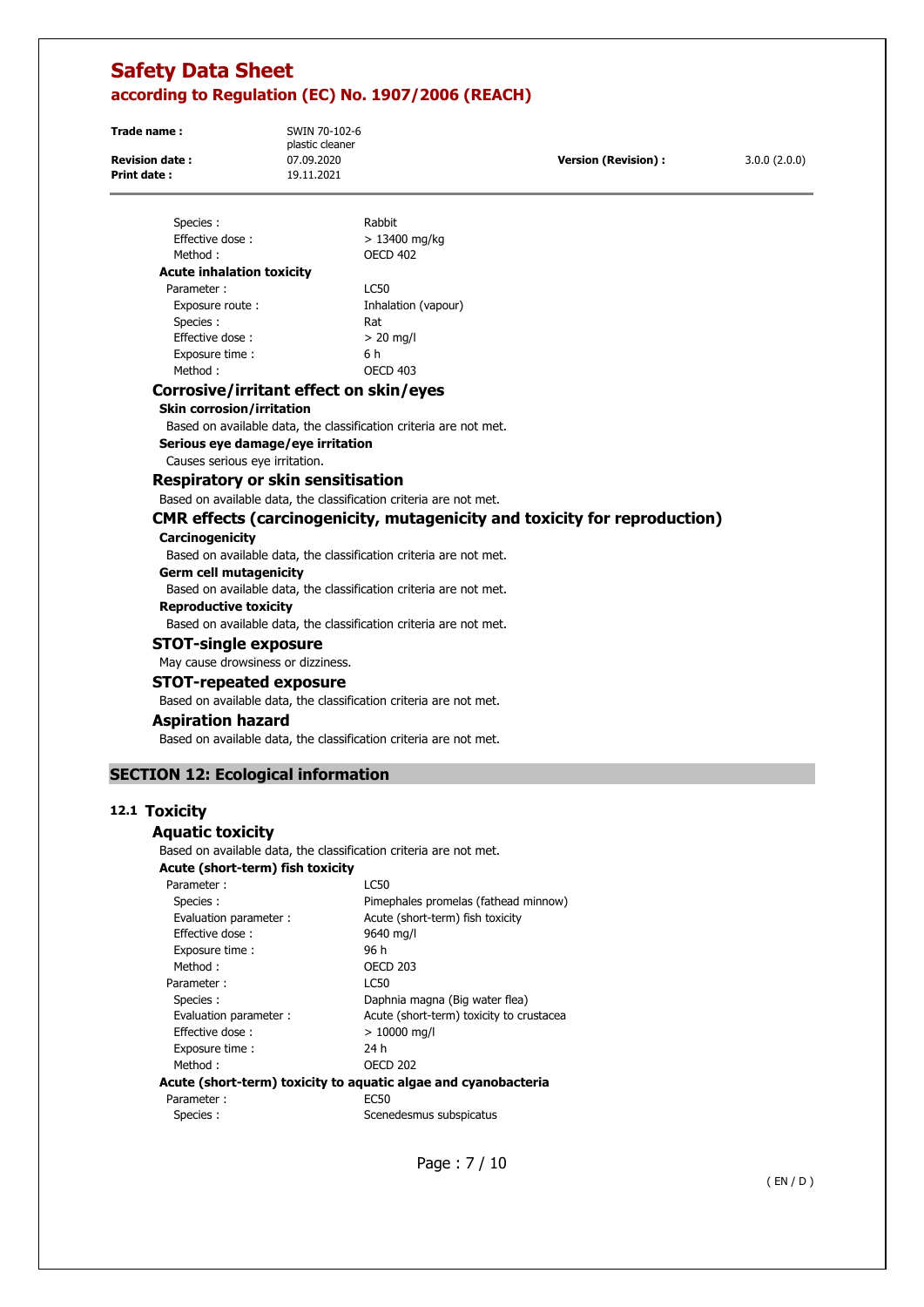| Trade name:           | SWIN 70-102-6<br>plastic cleaner |                      |              |
|-----------------------|----------------------------------|----------------------|--------------|
| <b>Revision date:</b> | 07.09.2020                       | Version (Revision) : | 3.0.0(2.0.0) |
| Print date:           | 19.11.2021                       |                      |              |

| Evaluation parameter: | Acute (short-term) algae toxicity |
|-----------------------|-----------------------------------|
| Effective dose:       | $>100$ ma/l                       |
| Exposure time:        | 72 h                              |

# **12.2 Persistence and degradability**

# **Biodegradation**

| Parameter:             | DOC reduction         |
|------------------------|-----------------------|
| Inoculum:              | Degree of elimination |
| Evaluation parameter : | Aerobic               |
| Degradation rate:      | 53 %                  |
| Test duration:         | 5 D                   |
|                        |                       |

# **12.3 Bioaccumulative potential**

No information available.

## **12.4 Mobility in soil**

No information available.

## **12.5 Results of PBT and vPvB assessment**

This substance does not meet the PBT/vPvB criteria of REACH, Annex XIII.

## **12.6 Other adverse effects**

No information available.

## **SECTION 13: Disposal considerations**

## **13.1 Waste treatment methods**

Dispose according to legislation. The allocation of waste identity numbers/waste descriptions must be carried out according to the EEC, specific to the industry and process. Contaminated packages must be completely emptied and can be re-used following proper cleaning. Packing which cannot be properly cleaned must be disposed of.

## **SECTION 14: Transport information**

## **14.1 UN number**

UN 1219

## **14.2 UN proper shipping name**

**Land transport (ADR/RID) ISOPROPANOL Sea transport (IMDG)**  ISOPROPANOL **Air transport (ICAO-TI / IATA-DGR)**  ISOPROPANOL

# **14.3 Transport hazard class(es)**

| Land transport (ADR/RID)                    |             |
|---------------------------------------------|-------------|
| Class(es):                                  | 3           |
| <b>Classification code:</b>                 | F1          |
| <b>Hazard identification number (Kemler</b> |             |
| <b>No.</b> ) :                              | 33          |
| Tunnel restriction code :                   | D/E         |
| <b>Special provisions:</b>                  | LO 11 E2    |
| Hazard label(s):                            | 3           |
| Sea transport (IMDG)                        |             |
| Class(es):                                  | 3           |
| EmS-No.:                                    | $F-E / S-D$ |
| <b>Special provisions:</b>                  | LO 11 E2    |
| Hazard label(s):                            | 3           |
| Air transport (ICAO-TI / IATA-DGR)          |             |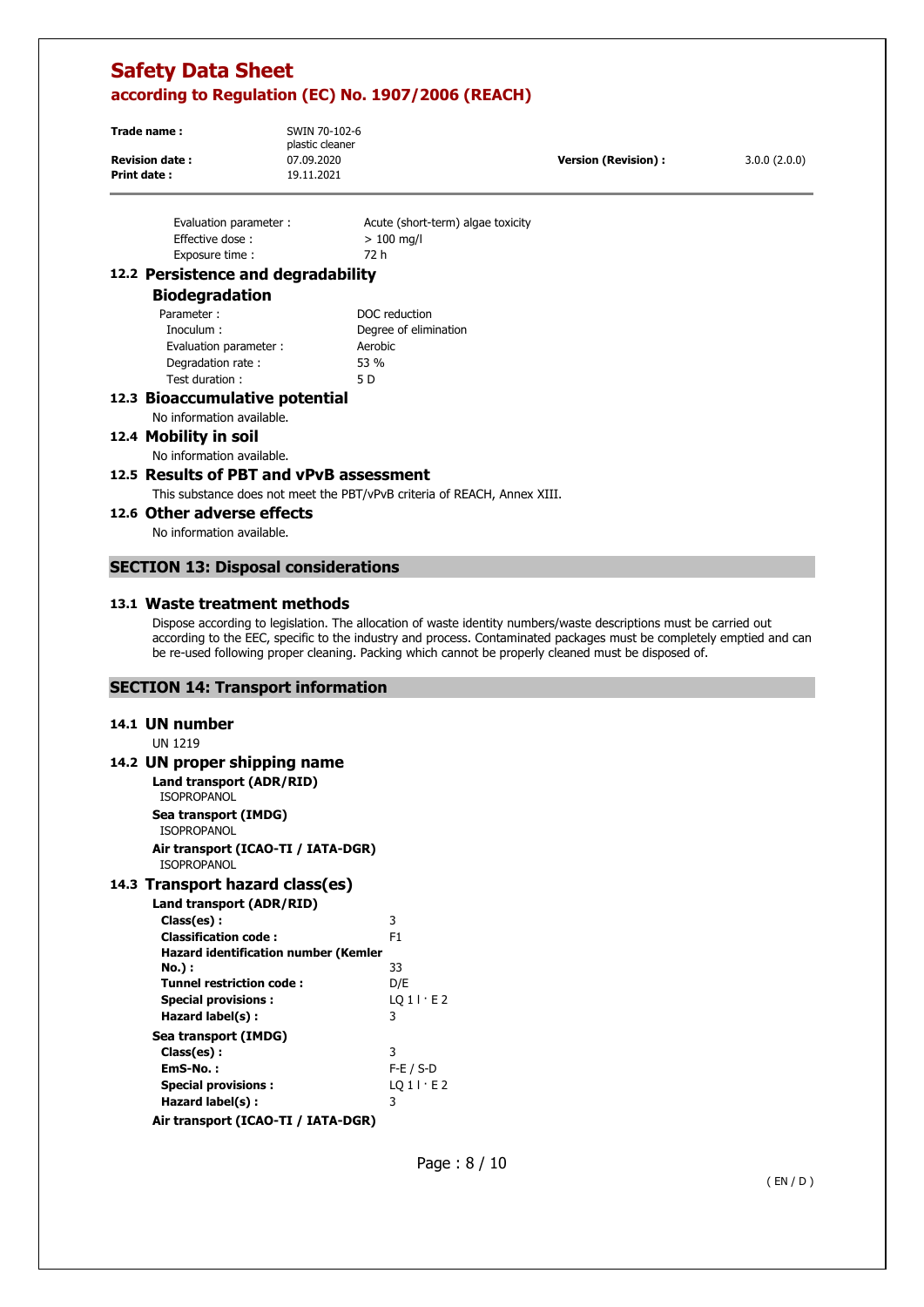| Trade name:           | SWIN 70-102-6<br>plastic cleaner |                      |              |
|-----------------------|----------------------------------|----------------------|--------------|
| <b>Revision date:</b> | 07.09.2020                       | Version (Revision) : | 3.0.0(2.0.0) |
| Print date :          | 19.11.2021                       |                      |              |

| Class(es):                 | 3              |
|----------------------------|----------------|
| <b>Special provisions:</b> | F <sub>2</sub> |
| Hazard $label(s)$ :        | 3              |
| 14.4 Packing group         |                |

#### II

#### **14.5 Environmental hazards**

**Land transport (ADR/RID) :** No **Sea transport (IMDG) :** No **Air transport (ICAO-TI / IATA-DGR) :** No

## **14.6 Special precautions for user**

- None
- **14.7 Transport in bulk according to Annex II of Marpol and the IBC Code**  not applicable

## **SECTION 15: Regulatory information**

# **15.1 Safety, health and environmental regulations/legislation specific for the substance or mixture**

#### **EU legislation**

**Authorisations and/or restrictions on use** 

#### **Restrictions on use**

Use restriction according to REACH annex XVII, no. : 3, 40

#### **Other regulations (EU)**

#### **Restrictions of use in accordance with regulation (ЕС) 2019/1148 on the marketing and use of explosives precursors**

## None

**Labelling for contents according to regulation (EC) No. 648/2004** 

## None

# **National regulations**

**Restrictions of occupation** 

Observe employment restrictions under the Maternity Protection Directive (92/85/EEC) for expectant or nursing mothers. Observe restrictions to employment for juvenils according to the 'juvenile work protection guideline' (94/33/EC).

#### **Technische Anleitung Luft (TA-Luft)**

No allocation to the classes I, II and III.

#### **Water hazard class (WGK)**

Classification according to AwSV - Class : 1 (Slightly hazardous to water)

#### **15.2 Chemical safety assessment**

For this substance / mixture a chemical safety assessment has not been carried out.

## **SECTION 16: Other information**

#### **16.1 Indication of changes**

14. Transport hazard class(es) - Land transport (ADR/RID) · 14. Transport hazard class(es) - Sea transport (IMDG) · 14. Transport hazard class(es) - Air transport (ICAO-TI / IATA-DGR)

#### **16.2 Abbreviations and acronyms**

ADR = Accord européen relatif au transport international des marchandises Dangereuses par Route

- AGW = Occupational Exposure Limits
- ATE = Acute Toxicity Estimates
- AwSV = Ordinance on facilities for the handling of substances hazardous to water
- DMEL = Derived Minimal Effect Levels
- DNEL = Derived No Effect Level